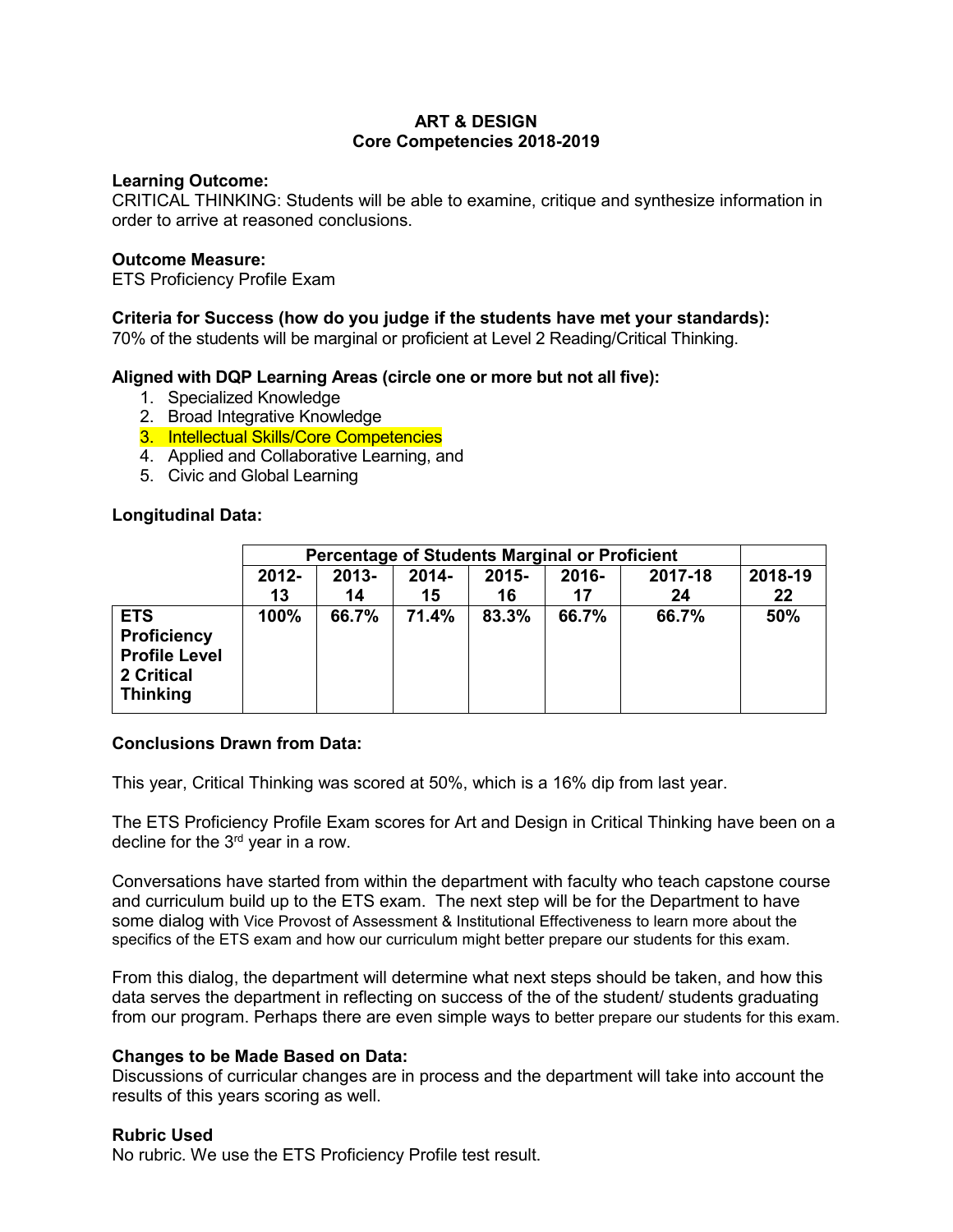### **ART & DESIGN Core Competencies 2018-2019**

### **Learning Outcome:**

WRITTEN: Students will be able to effectively express ideas and information to others through written communication.

### **Outcome Measure:**

ETS Proficiency Profile Exam

### **Criteria for Success (how do you judge if the students have met your standards):**

80% of the students will be marginal or proficient at Level 2 Writing.

### **Aligned with DQP Learning Areas (circle one or more but not all five):**

- 1. Specialized Knowledge
- 2. Broad Integrative Knowledge
- 3. Intellectual Skills/Core Competencies
- 4. Applied and Collaborative Learning, and
- 5. Civic and Global Learning

### **Longitudinal Data:**

|                                                                       |         | <b>Percentage of Students Marginal or Proficient</b> |                                                     |       |       |       |       |  |  |  |  |
|-----------------------------------------------------------------------|---------|------------------------------------------------------|-----------------------------------------------------|-------|-------|-------|-------|--|--|--|--|
|                                                                       | 2012-13 | 2013-14                                              | 2018-19<br>2014-15<br>2015-16<br>2016-17<br>2017-18 |       |       |       |       |  |  |  |  |
| <b>ETS</b><br><b>Proficiency</b><br><b>Profile Level 2</b><br>Writing | 100.0%  | $100.0\%$                                            | 78.6%                                               | 72.2% | 52.4% | 66.7% | 68.2% |  |  |  |  |

### **Conclusions Drawn from Data:**

This year, Written Communication was scored at 68.2%, which is a second year in a row for an increase from the previous year but still below the 80% target for Proficient.

The ETS scores for Art and Design in Written Communication have fluctuated in the past. The 4 year average is 67.62%. The uptick in scores this year is noted but because it's still below the target average, we will still need to monitor this and check in with Vice Provost of Assessment & Institutional Effectiveness to understand and develop strategies to best move forward.

### **Changes to be Made Based on Data:**

Discussions of curricular changes are in process and the department will take into account the results of this years scoring as well.

### **Rubric Used**

No rubric. We use the ETS Proficiency Profile test results.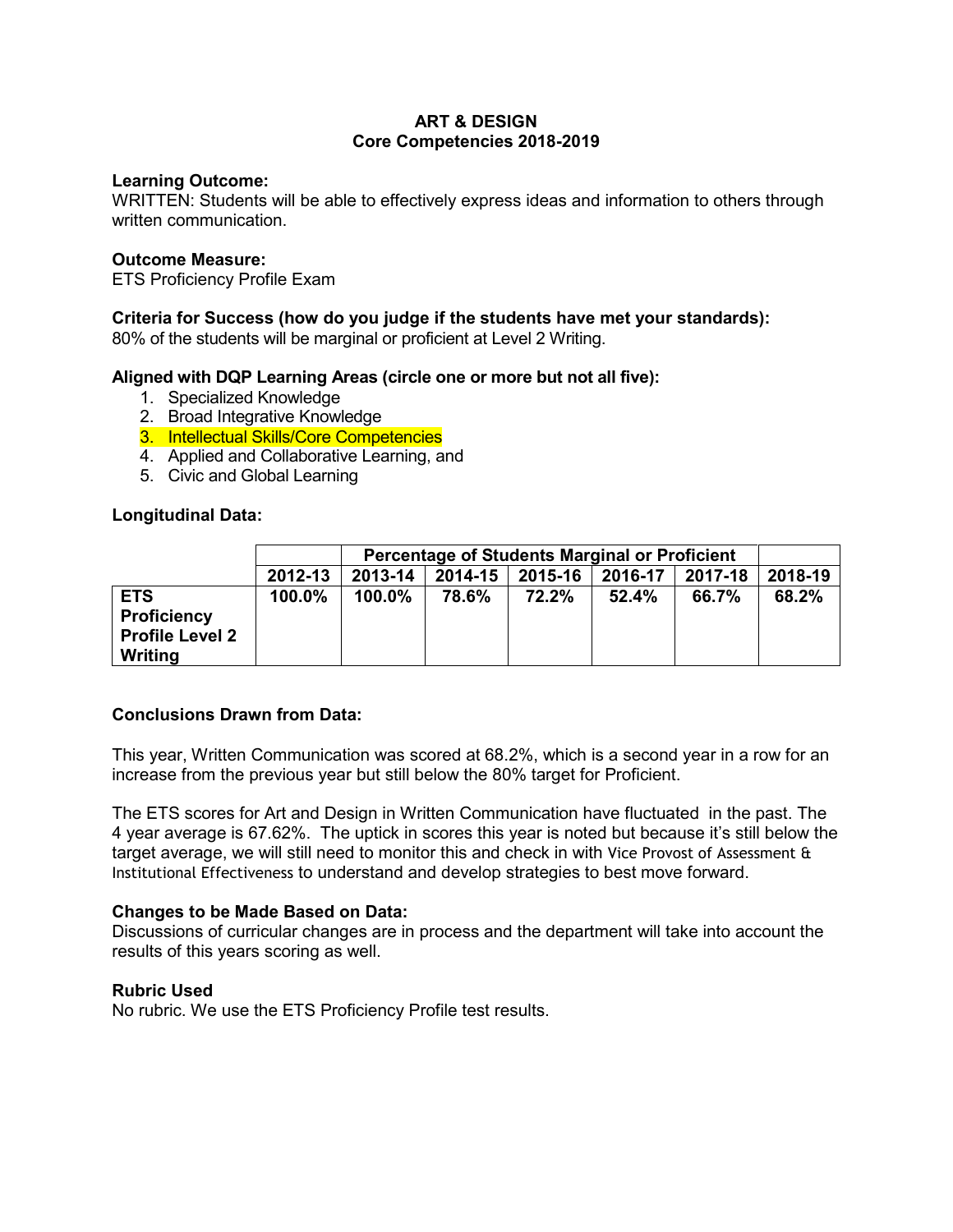## **Assessment Data: Graphic Design – Written Communication 2018-2019**

### **Learning Outcome**

 **Written Communication:** Students will be able to write about their design strategies, problem solving, aesthetic choices, and contemporary designs.

### **Outcome Measure:**

PLNU Art and Design faculty members assesses students' written text in their Senior Graphic Design Portfolios from the capstone course: Art 471 – Senior Graphic Design Portfolio Review. Using a SLOs-based rubric (1-4 points: 4 being the highest), each student's Portfolio writing is scored by the faculty members. Scores are currently based on Department's generic writing rubric. A Rubric for scoring the Senior Art Portfolio Review writing more specifically is pending.

#### **Criteria for Success (if applicable):**

80% of students produce work of "developed" quality or higher on signature assignments.

#### **Aligned withDQP Learning Areas(marked item)**

- 1. **Specialized Knowledge**
- 2. Broad Integrative Knowledge
- 3. Intellectual Skills/Core Competencies
- 4. Applied and Collaborative Learning
- 5. Civic and Global Learning

#### **Longitudinal Data:**

|                                   | Percentage of Students Scoring 2.5 or higher |           |                 |               |               |              |         |         |  |
|-----------------------------------|----------------------------------------------|-----------|-----------------|---------------|---------------|--------------|---------|---------|--|
|                                   | 2011-12                                      |           | 2012-13 2013-14 | 2014-15       | 2015-16       | $12016 - 17$ | 2017-18 | 2018-19 |  |
|                                   | $3.5[4]*$                                    | $3.0$ [1] | $3.0$ [2]       | <b>NA [0]</b> | <b>NA [0]</b> | 84%          | [16]    | $[13]$  |  |
| <b>Content and Writing Skills</b> | 100%                                         | 100%      | 100%            |               |               |              |         | 100%    |  |

\*Number of Students/Average Score

### **Conclusions Drawn from Data**:

Although many of the Portfolios have an extensive about of text, there is not a rubric set up yet that can accurately assess the written component of this section.

However, Given the rubric that has been used, does take into account the written content in the portfolio. Based on the 13 portfolio's that were assessed, the overall group score was above the 80% mark.

### **Changes to be Made Based on Data:**

It will be beneficial for the department to work together on forming a rubric that helps assess the written portion of senior portfolios. This score will also be helpful to compare to the ETS scoring.

#### **Rubric Used:**

The rubric used this year was based on a 4 point scale and covered 4 areas:<br>Concept &/or Content **and the set of the point of the set of the set of the set of the set one of the set one** 

- Initial / Emerging / Developed / Highly Developed
- Composition & Presentation **Initial / Emerging / Developed / Highly Developed**<br>Initial / Emerging / Developed / Highly Developed Effort
- Effort **Initial / Emerging / Developed / Highly Developed**<br>Initial / Emerging / Developed / Highly Developed Craftsmanship Initial / Emerging / Developed / Highly Developed
- 
- \**A rubric for scoring the Senior Art Portfolio Review writing more specifically is pending.*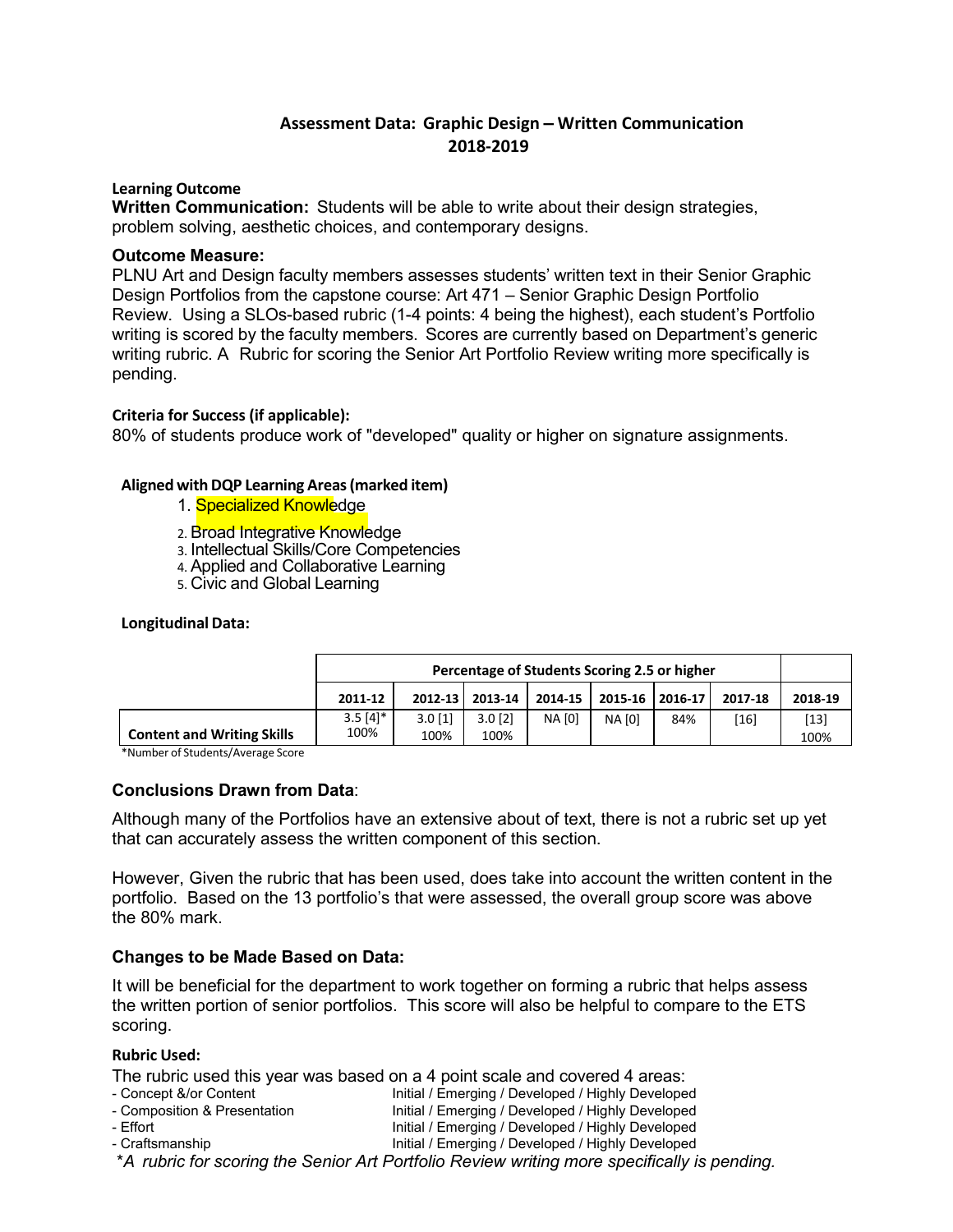### **Assessment Data: Visual Art - Written Communication 2018-2019**

#### **Learning Outcome**

**Written Communication:** Students will be able to write about their own artwork, using knowledge specific to the art/design discipline.

#### **Outcome Measure**:

Two PLNU Art and Design faculty members assesses Senior Visual Art Exhibition Thesis Papers from the capstone course: Art 472 – Senior Exhibition and Research Preparation. Using a SLOs-based rubric (1-4 points: 4 being the highest), each student's writing is scored by the faculty members. Scores are currently based on Department's generic writing rubric. A rubric for scoring the Thesis Papers more specifically is pending.

**Criteria for Success (if applicable):** 80% of the students will score a 2.5 or higher on a 4 point scale.

#### **Aligned with DQP Learning Areas(marked item)**

- 1. Specialized Knowledge
- 6. Broad Integrative Knowledge
- 7. Intellectual Skills/Core Competencies
- 8. Applied and Collaborative Learning
- 9. Civic and Global Learning

#### **Longitudinal Data:**

|                                   | Percentage of Students Scoring 2.5 or higher |                   |                   |               |               |                 |                     |                 |
|-----------------------------------|----------------------------------------------|-------------------|-------------------|---------------|---------------|-----------------|---------------------|-----------------|
|                                   | 2011-12                                      | $2012 - 13$       | 2013-14           | 2014-15       | 2015-16       | 2016-17         | 2017-18             | 2018-19         |
| <b>Content and Writing Skills</b> | $3.5[4]*$<br>100%                            | $3.0$ [1]<br>100% | $3.0$ [2]<br>100% | <b>NA [0]</b> | <b>NA [0]</b> | 3.3 [6]<br>100% | 3.66<br>[6]<br>100% | 3.5[10]<br>100% |

\*Number of Students/Average Score

#### **Conclusions Drawn from Data**:

Assessment scores for writing in the Visual Art Senior Exhibition Thesis Paper are above the target level of 80%.

This is the third year that the Writing learning outcome has been assessed separately and specifically for the Graphic Design and Visual Art Programs. The trends that are beginning to emerge is that there is a distinct scoring difference between the ETS scoring metric and that of capstone writing. We will continue to review this variable as we move forward.

(Scores for 2011-12 through 2013-14 were based on a scoring model that combined student writing from all three Department of Art and Design Programs: Art Education, Graphic Design, and Visual Art.) **Changes to be Made Based on Data:**

Conversations within the department will begin to review this variance and consider how we want to maintain, change, or use this data to enhance the pedagogy of our programming.

#### **Rubric Used:**

Scores are currently based on Department's generic writing rubric. A Rubric for scoring the Thesis Papers more specifically is pending.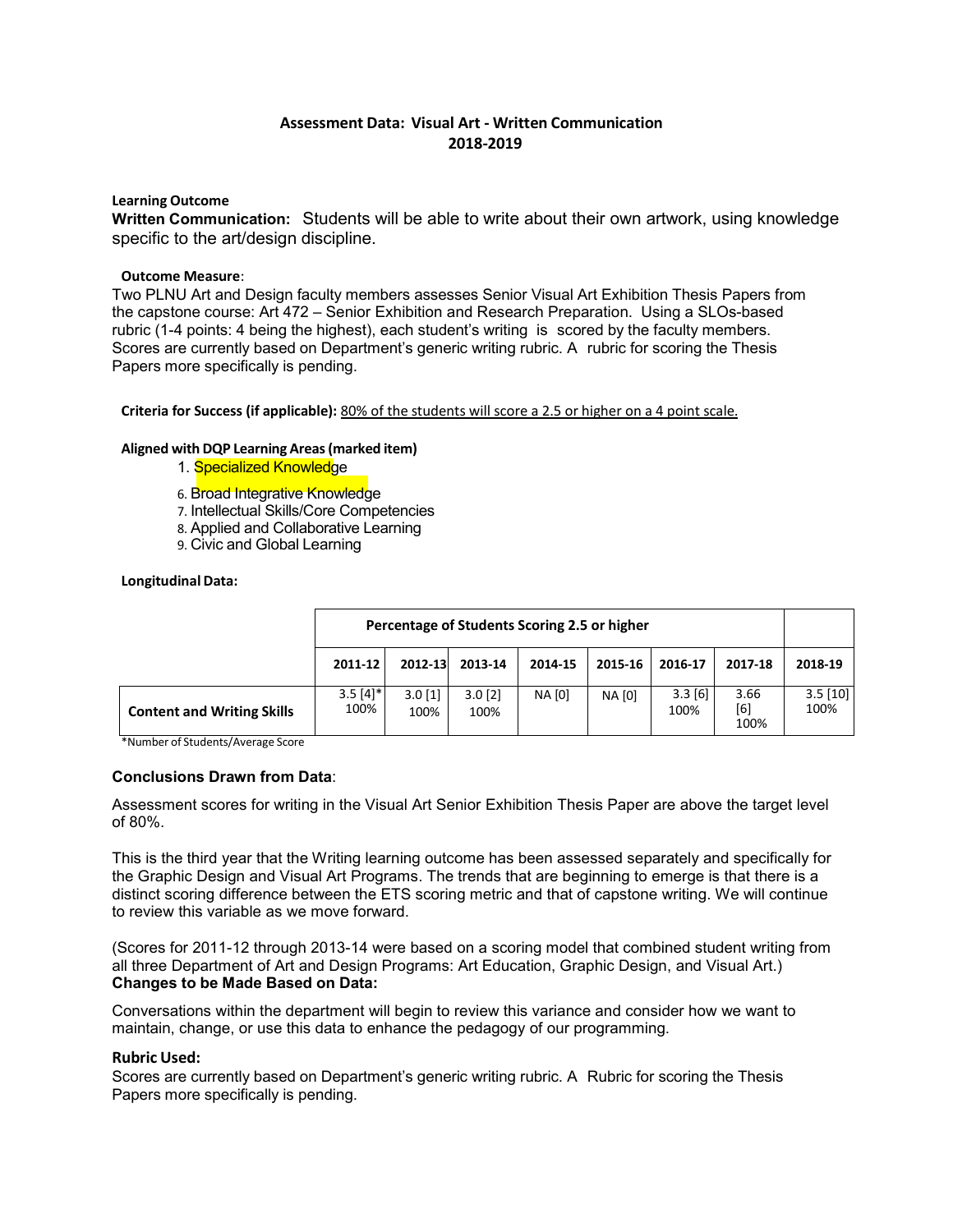## **ART & DESIGN Core Competencies2018-2019**

### **Learning Outcome:**

QUANTITATIVE REASONING: Students will be able to solve problems that are quantitative in nature.

### **Outcome Measure:**

ETS Proficiency Profile Exam

### **Outcome Measure:**

ETS Proficiency Profile Exam

**Criteria for Success (how do you judge if the students have met your standards):** 60% of the students will be marginal or proficient at Level 2 Math.

### **Aligned with DQP Learning Areas (circle one or more but not all five):**

- 1. Specialized Knowledge
- 2. Broad Integrative Knowledge
- 3. Intellectual Skills/Core Competencies
- 4. Applied and Collaborative Learning, and
- 5. Civic and Global Learning

### **Longitudinal Data:**

|                                                                           | <b>Percentage of Students Marginal or Proficient</b> |                                                                |       |          |       |       |     |  |  |  |
|---------------------------------------------------------------------------|------------------------------------------------------|----------------------------------------------------------------|-------|----------|-------|-------|-----|--|--|--|
|                                                                           | 2012-13                                              | 2015-16<br>2017-18<br>2018-19<br>2013-14<br>2016-17<br>2014-15 |       |          |       |       |     |  |  |  |
| <b>ETS</b><br><b>Proficiency</b><br><b>Profile Level 2</b><br><b>Math</b> | 50.0%                                                | 66.7%                                                          | 42.9% | $94.4\%$ | 71.4% | 58.3% | 50% |  |  |  |

### **Conclusions Drawn from Data:**

This year, Critical Thinking was scored at 50%, which is a 8 point drop from last year.

The ETS Proficiency Profile Exam scores for Art and Design in Math have been on a decline for the 3rd year in a row.

Conversations have started from within the department with faculty who teach capstone course and curriculum build up to the ETS exam. The next step will be for the Department to have some dialog with Vice Provost of Assessment & Institutional Effectiveness to learn more about the specifics of the ETS exam and how our curriculum might better prepare our students for this exam.

From this dialog, the department will determine what next steps should be taken, and how this data serves the department in reflecting on success of the of the student/ students graduating from our program. Perhaps there are even simple ways to better prepare our students for this exam.

### **Changes to be Made Based on Data:**

Discussions of curricular changes are in process and the department will take into account the results of this years scoring as well.